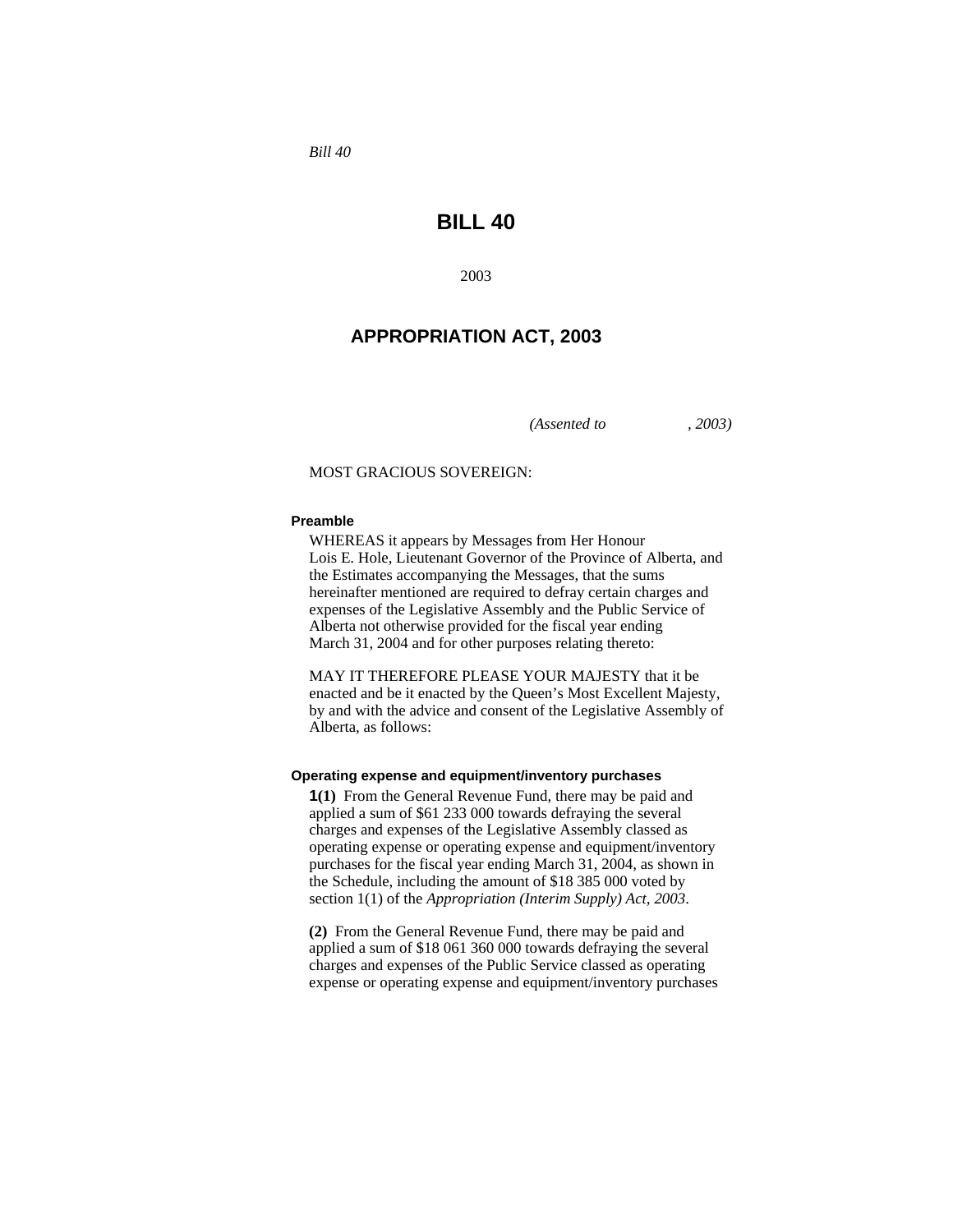for the fiscal year ending March 31, 2004, as shown in the Schedule, including the amount of \$4 790 535 000 voted by section 1(2) of the *Appropriation (Interim Supply) Act, 2003.* 

#### **Capital investment**

**2** From the General Revenue Fund, there may be paid and applied a sum of \$477 658 000 towards defraying the several charges and expenses of the Public Service classed as capital investment for the fiscal year ending March 31, 2004, as shown in the Schedule, including the amount of \$90 325 000 voted by section 2 of the *Appropriation (Interim Supply) Act, 2003.*

### **Non-budgetary disbursements**

**3** From the General Revenue Fund, there may be paid and applied a sum of \$245 259 000 towards defraying the several charges and expenses of the Public Service classed as non-budgetary disbursements for the fiscal year ending March 31, 2004, as shown in the Schedule, including the amount of \$50 635 000 voted by section 3 of the *Appropriation (Interim Supply) Act, 2003*.

### **Lottery Fund payments**

**4** From the Lottery Fund, there may be paid and applied a sum of \$1 099 229 000 towards defraying the several charges and expenses of the Public Service classed as Lottery Fund payments for the fiscal year ending March 31, 2004, as shown in the Schedule, including the amount of \$309 500 000 voted by section 4 of the *Appropriation (Interim Supply) Act, 2003*.

### **Accountability**

**5** The due application of all money expended under this Act shall be accounted for.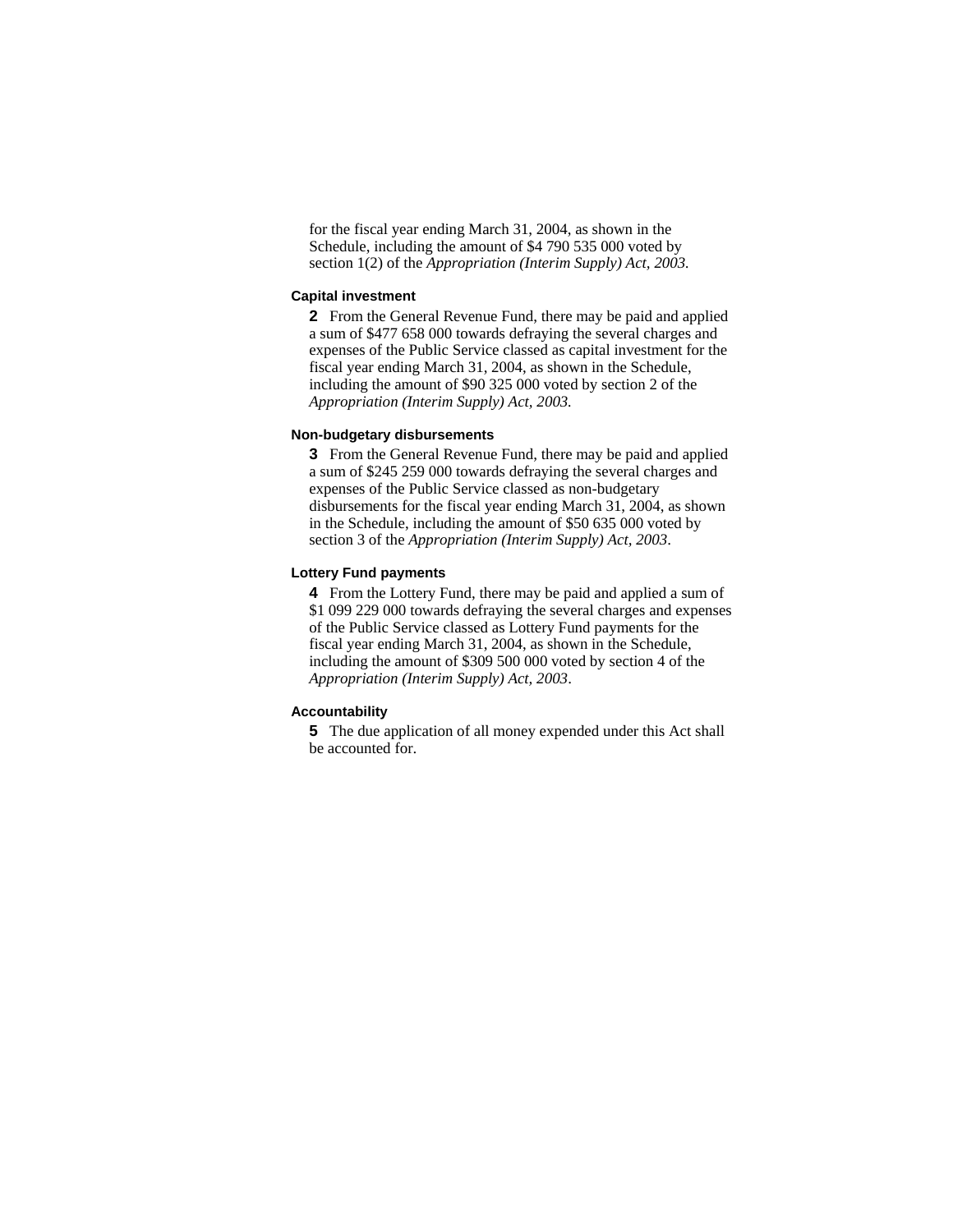## **Schedule**

Votes

## **LEGISLATIVE ASSEMBLY**

| SUPPORT TO THE LEGISLATIVE                      |                   |
|-------------------------------------------------|-------------------|
| <b>ASSEMBLY</b><br><b>Operating Expense</b>     | \$<br>36 296 000  |
| OFFICE OF THE AUDITOR GENERAL                   |                   |
| Operating Expense and                           |                   |
| Equipment/Inventory Purchases                   | \$<br>17 305 000  |
| OFFICE OF THE OMBUDSMAN                         |                   |
| <b>Operating Expense</b>                        | \$<br>1958000     |
| OFFICE OF THE CHIEF ELECTORAL                   |                   |
| <b>OFFICER</b>                                  |                   |
| <b>Operating Expense</b>                        | \$<br>1 994 000   |
| OFFICE OF THE ETHICS COMMISSIONER               |                   |
| <b>Operating Expense</b>                        | \$<br>387 000     |
| OFFICE OF THE INFORMATION AND                   |                   |
| PRIVACY COMMISSIONER                            |                   |
| <b>Operating Expense</b>                        | \$<br>3 293 000   |
| Amount of Operating Expense or Operating        |                   |
| Expense and Equipment/Inventory Purchases to be |                   |
| voted under section $1(1)$                      | \$<br>61 233 000  |
|                                                 |                   |
| <b>GOVERNMENT</b>                               |                   |
| ABORIGINAL AFFAIRS AND NORTHERN                 |                   |
| <b>DEVELOPMENT</b>                              |                   |
| <b>Operating Expense</b>                        | \$<br>21 603 000  |
| AGRICULTURE, FOOD AND                           |                   |
| RURAL DEVELOPMENT                               |                   |
| Operating Expense and                           |                   |
| <b>Equipment/Inventory Purchases</b>            | \$<br>427 051 000 |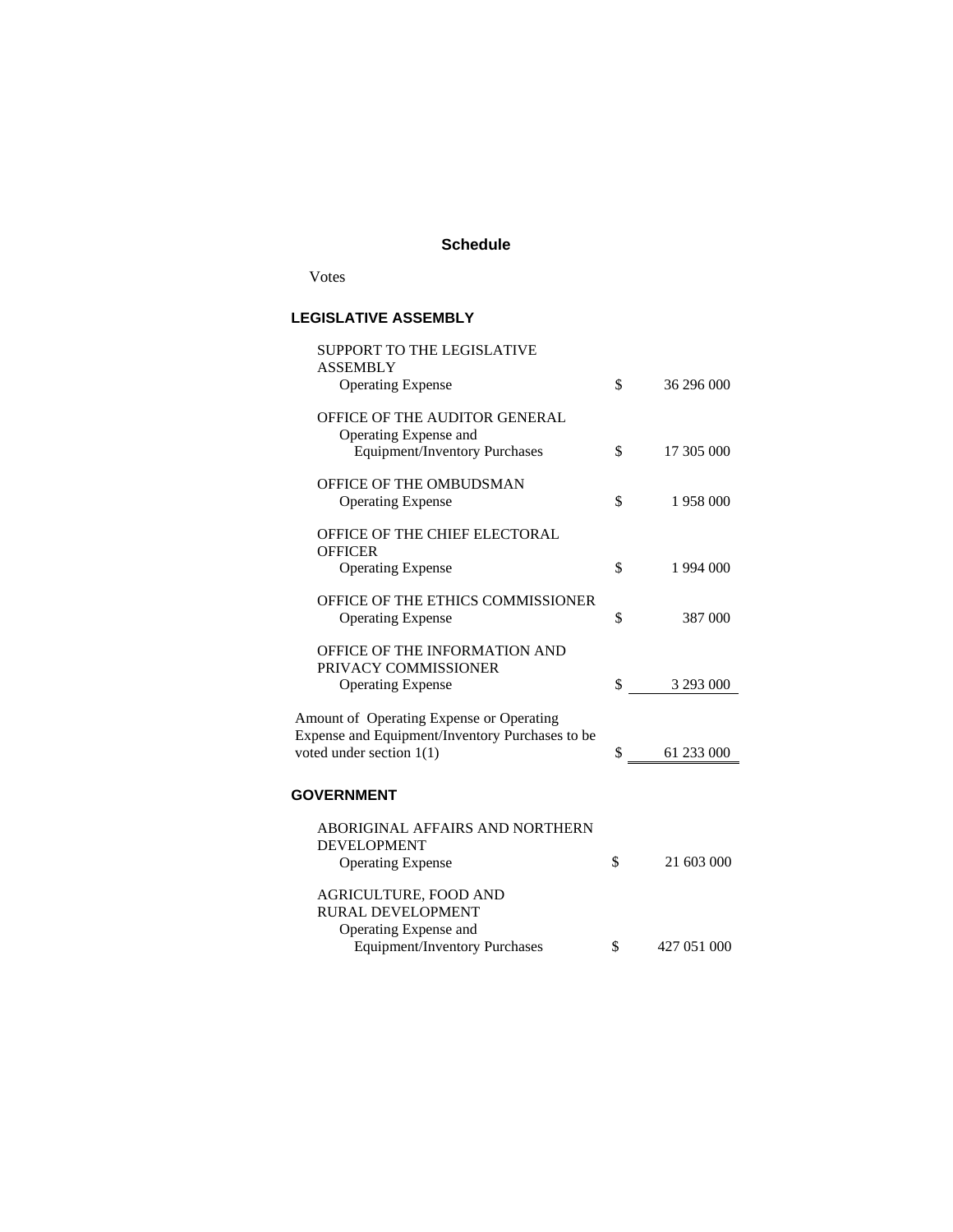| <b>CHILDREN'S SERVICES</b><br>Operating Expense and<br><b>Equipment/Inventory Purchases</b> | \$<br>701 824 000   |
|---------------------------------------------------------------------------------------------|---------------------|
| <b>COMMUNITY DEVELOPMENT</b><br>Operating Expense and                                       |                     |
| <b>Equipment/Inventory Purchases</b>                                                        | \$<br>633 497 000   |
| Capital Investment                                                                          | 1 262 000           |
| ECONOMIC DEVELOPMENT<br><b>Operating Expense</b>                                            | \$<br>54 934 000    |
| <b>ENERGY</b><br>Operating Expense and<br><b>Equipment/Inventory Purchases</b>              | \$<br>115 256 000   |
| <b>ENVIRONMENT</b><br>Operating Expense and<br><b>Equipment/Inventory Purchases</b>         | \$<br>115 646 000   |
| <b>EXECUTIVE COUNCIL</b><br><b>Operating Expense</b>                                        | \$<br>18 035 000    |
| <b>FINANCE</b>                                                                              |                     |
| Operating Expense and<br><b>Equipment/Inventory Purchases</b>                               | \$<br>83 677 000    |
| Non-Budgetary Disbursements                                                                 | 82 529 000          |
| <b>GAMING</b>                                                                               |                     |
| <b>Operating Expense</b>                                                                    | \$<br>150 319 000   |
| <b>Lottery Fund Payments</b>                                                                | 1 099 229 000       |
| <b>GOVERNMENT SERVICES</b>                                                                  |                     |
| Operating Expense and<br><b>Equipment/Inventory Purchases</b>                               | \$<br>231 158 000   |
| <b>HEALTH AND WELLNESS</b><br>Operating Expense and                                         |                     |
| <b>Equipment/Inventory Purchases</b>                                                        | \$<br>7 343 791 000 |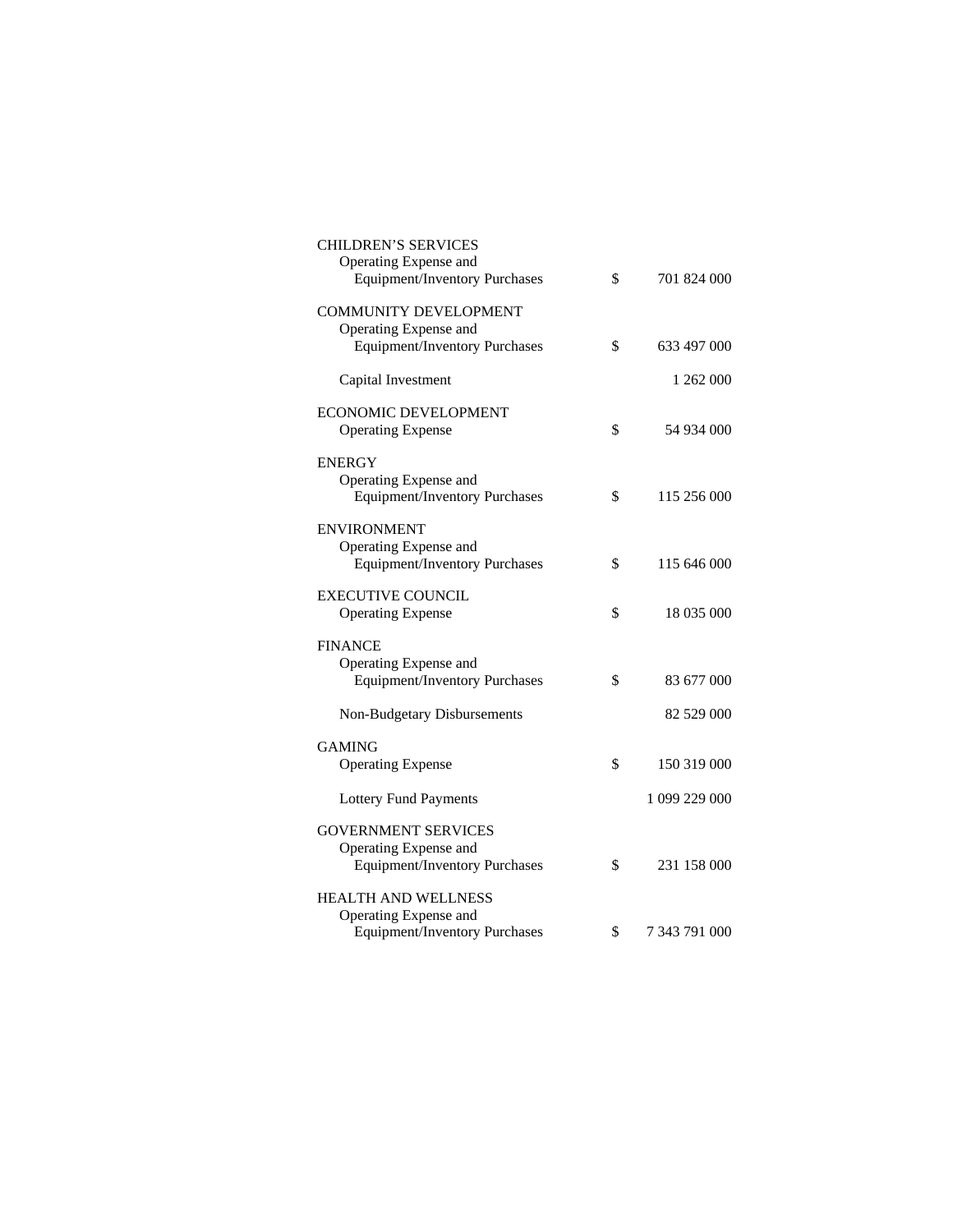| <b>HUMAN RESOURCES AND</b><br><b>EMPLOYMENT</b>               |                     |
|---------------------------------------------------------------|---------------------|
| Operating Expense and                                         |                     |
| <b>Equipment/Inventory Purchases</b>                          | \$<br>1 072 188 000 |
| <b>INFRASTRUCTURE</b>                                         |                     |
| Operating Expense and                                         | \$                  |
| <b>Equipment/Inventory Purchases</b>                          | 1 209 415 000       |
| Capital Investment                                            | 42 416 000          |
| <b>INNOVATION AND SCIENCE</b>                                 |                     |
| Operating Expense and                                         |                     |
| <b>Equipment/Inventory Purchases</b>                          | \$<br>167 833 000   |
| Capital Investment                                            | 58 700 000          |
| Non-Budgetary Disbursements                                   | 21 430 000          |
| <b>INTERNATIONAL AND INTER-</b>                               |                     |
| <b>GOVERNMENTAL RELATIONS</b>                                 |                     |
| <b>Operating Expense</b>                                      | \$<br>6468000       |
|                                                               |                     |
| JUSTICE                                                       |                     |
| Operating Expense and<br><b>Equipment/Inventory Purchases</b> | \$<br>236 991 000   |
|                                                               |                     |
| <b>LEARNING</b>                                               |                     |
| Operating Expense and                                         |                     |
| <b>Equipment/Inventory Purchases</b>                          | \$<br>3 574 859 000 |
| Non-Budgetary Disbursements                                   | 141 300 000         |
| <b>MUNICIPAL AFFAIRS</b>                                      |                     |
| Operating Expense and                                         |                     |
| <b>Equipment/Inventory Purchases</b>                          | \$<br>133 703 000   |
|                                                               |                     |
| <b>REVENUE</b>                                                |                     |
| Operating Expense and<br>Equipment/Inventory Purchases        | \$<br>45 373 000    |
|                                                               |                     |
| <b>SENIORS</b>                                                |                     |
| Operating Expense and                                         |                     |
| <b>Equipment/Inventory Purchases</b>                          | \$<br>334 566 000   |